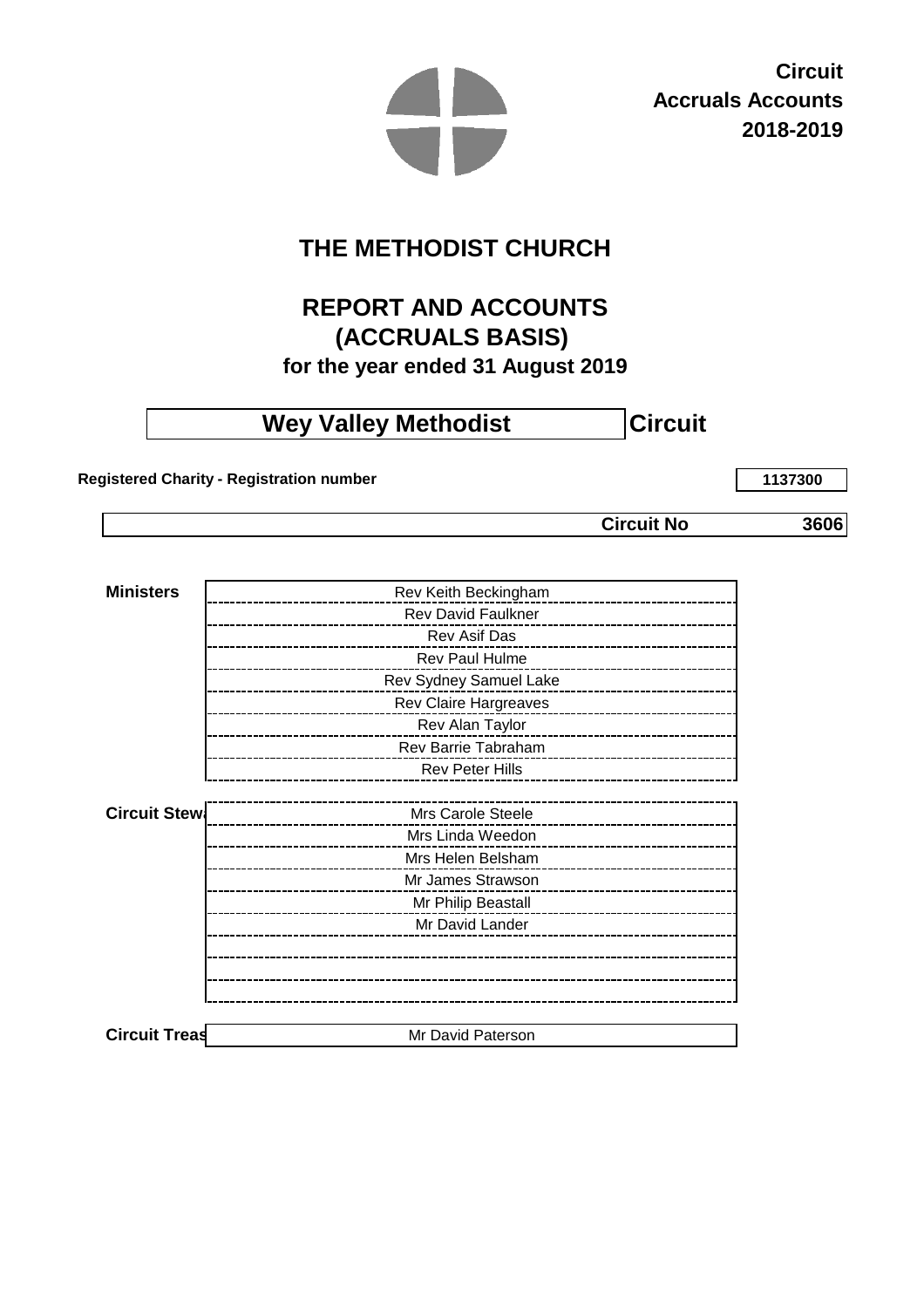# **Wey Valley Methodist Circuit Year to 31st August 2019 Trustees' responsibilities statement**

The trustees are responsible for preparing the Trustees' Annual Report and the financial statements in accordance with applicable law and United Kingdom Accounting Standards (United Kingdom Generally Accepted Accounting Practice).

The law applicable to charities in England and Wales requires the trustees to prepare financial statements for each financial year which give a true and fair view of the state of affairs of the charity and of the incoming resources and application of resources of the charity for that period. In preparing these financial statements, the trustees are required to:

• select suitable accounting policies and then apply them consistently;

- observe the methods and principles in the Charities SORP 2015 (FRS 102);
- make judgements and estimates that are reasonable and prudent;

• state whether applicable accounting standards have been followed, subject to any material departures disclosed and explained in the financial statements;

• prepare the financial statements on the going concern basis unless it is inappropriate to presume that the charity will continue in operation.

The trustees are responsible for keeping proper accounting records that disclose with reasonable accuracy at any time the financial position of the charity and enable them to ensure that the financial statements comply with the Charities Act 2011, the Charities (Accounts and Reports) Regulations 2008 and the provisions of the trust deed. They are also responsible for safeguarding the assets of the charity and hence for taking reasonable steps for the prevention and detection of fraud and other irregularities.

Approved by the trustees on 25 March 2021 and signed on their behalf by:

Chair of the Trustees K. Beckingham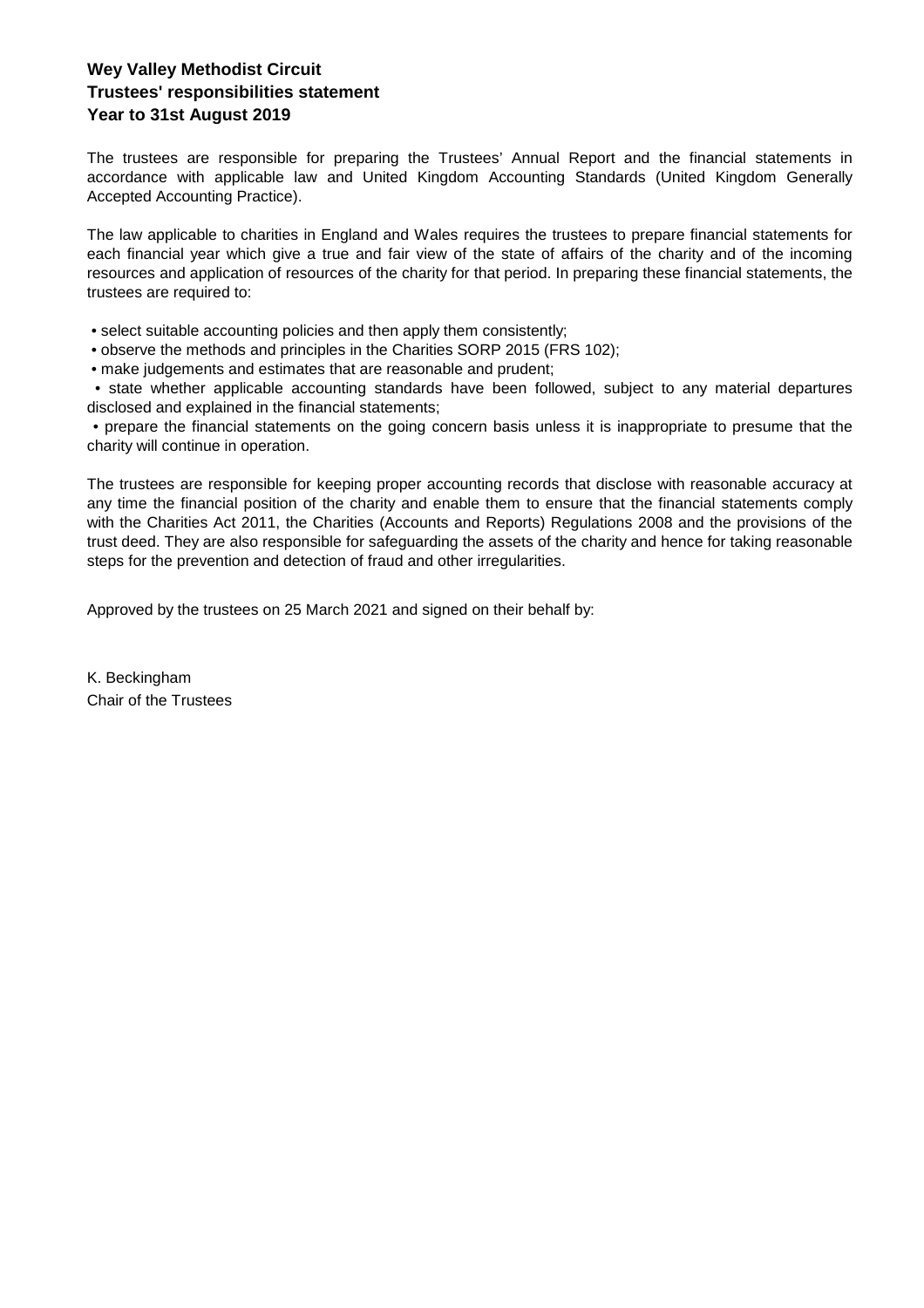# **Wey Valley Methodist Circuit**

# **Statement of Financial Activities (SOFA) for the year ended 31 August 2019**

|                                               | <b>Note</b>    | <b>General Fund</b><br>(Unrestricted) | <b>Circuit Model</b><br><b>Trust</b><br>(Unrestricted) | <b>Designated</b><br><b>Funds</b><br>(unrestricted) | <b>Restricted</b><br><b>Funds</b> | <b>Endowment</b><br><b>Funds</b> | 2019      | 2018      |
|-----------------------------------------------|----------------|---------------------------------------|--------------------------------------------------------|-----------------------------------------------------|-----------------------------------|----------------------------------|-----------|-----------|
|                                               |                | £                                     | £                                                      | £                                                   | £                                 | £                                | £         | £         |
| <b>Income</b>                                 |                |                                       |                                                        |                                                     |                                   |                                  |           |           |
| Donations and legacies<br>1                   |                |                                       |                                                        |                                                     |                                   |                                  |           |           |
| 2 Income from monetary investments            | 8              | 2,660                                 | 4,130                                                  |                                                     |                                   |                                  | 6,790     | 15,883    |
| 3 Income from Property                        |                |                                       |                                                        |                                                     |                                   |                                  |           |           |
| Lettings                                      |                | 15,206                                |                                                        |                                                     |                                   |                                  | 15,206    | 22,739    |
| <b>Assessments on Churches</b><br>4           | 6              | 379,404                               |                                                        |                                                     |                                   |                                  | 379,404   | 379,404   |
| <b>Capital Receipts</b><br>5                  |                |                                       |                                                        |                                                     |                                   |                                  |           |           |
| <b>Grants received</b><br>6                   |                |                                       |                                                        |                                                     |                                   |                                  |           | 942       |
| Other charitable income                       | $\overline{7}$ |                                       |                                                        |                                                     |                                   |                                  |           | 70        |
| 8 Total income                                |                | 397,270                               | 4,130                                                  |                                                     |                                   |                                  | 401,400   | 419,038   |
| <b>Expenditure</b>                            |                |                                       |                                                        |                                                     |                                   |                                  |           |           |
| 9 Grants and donations                        | 12             | 7,825                                 |                                                        | 36,500                                              |                                   |                                  | 44,325    | 67,217    |
| 10 Salaries and associated costs              | 11             | 223,048                               |                                                        |                                                     |                                   |                                  | 223,048   | 220,877   |
| 11 Expenditure on property                    |                | 65,496                                |                                                        |                                                     |                                   |                                  | 65,496    | 57,783    |
| 12 Connexional assessment & model trust levy  |                |                                       | 25,578                                                 |                                                     |                                   |                                  | 25,578    | 65,395    |
| 13 District Assessment & Levy                 |                |                                       | 71,814                                                 |                                                     |                                   |                                  | 71,814    | 72,299    |
| 14 Depreciation and (profit) on sale of Manse |                |                                       |                                                        |                                                     |                                   |                                  |           |           |
| 15 Office expenses                            |                | 10,158                                |                                                        |                                                     |                                   |                                  | 10,158    | 18,004    |
| 16 Other outgoings                            |                | 17,700                                |                                                        |                                                     |                                   |                                  | 17,700    | 14,223    |
| 17 Total charitable expenditure               |                | 324,227                               | 97,392                                                 | 36,500                                              |                                   |                                  | 458,119   | 515,798   |
| Operating gain / loss                         |                | 73,043                                | (93, 262)                                              | (36, 500)                                           |                                   |                                  | (56, 719) | (96, 760) |
| 18 Gains on monetary investments              |                |                                       | 63                                                     |                                                     |                                   |                                  | 63        | 205       |
| 19 Gains on revaluation of properties         |                |                                       |                                                        |                                                     |                                   |                                  |           |           |
| 20 Increase in provision for future grants    |                |                                       |                                                        |                                                     |                                   |                                  |           |           |
| 20 Net income/(expenditure)                   |                | 73,043                                | (93, 199)                                              | (36, 500)                                           |                                   |                                  | (56, 656) | (96, 555) |
| 21 Transfers between funds                    |                | 102,926                               | 93,630                                                 | (196, 556)                                          |                                   |                                  |           |           |
| 22 Other gains/(losses)                       |                |                                       |                                                        |                                                     |                                   |                                  |           |           |
| 23 Net movement in funds                      |                | 175,969                               | 431                                                    | (233,056)                                           |                                   | ٠                                | (56, 656) | (96, 555) |
| 24 Total funds brought forward                |                | 5,004,866                             | 85,198                                                 | 292,951                                             |                                   |                                  | 5,383,015 | 5,479,570 |
| 25 Total funds carried forward                | 21             | 5,180,835                             | 85,629                                                 | 59,895                                              |                                   |                                  | 5,326,359 | 5,383,015 |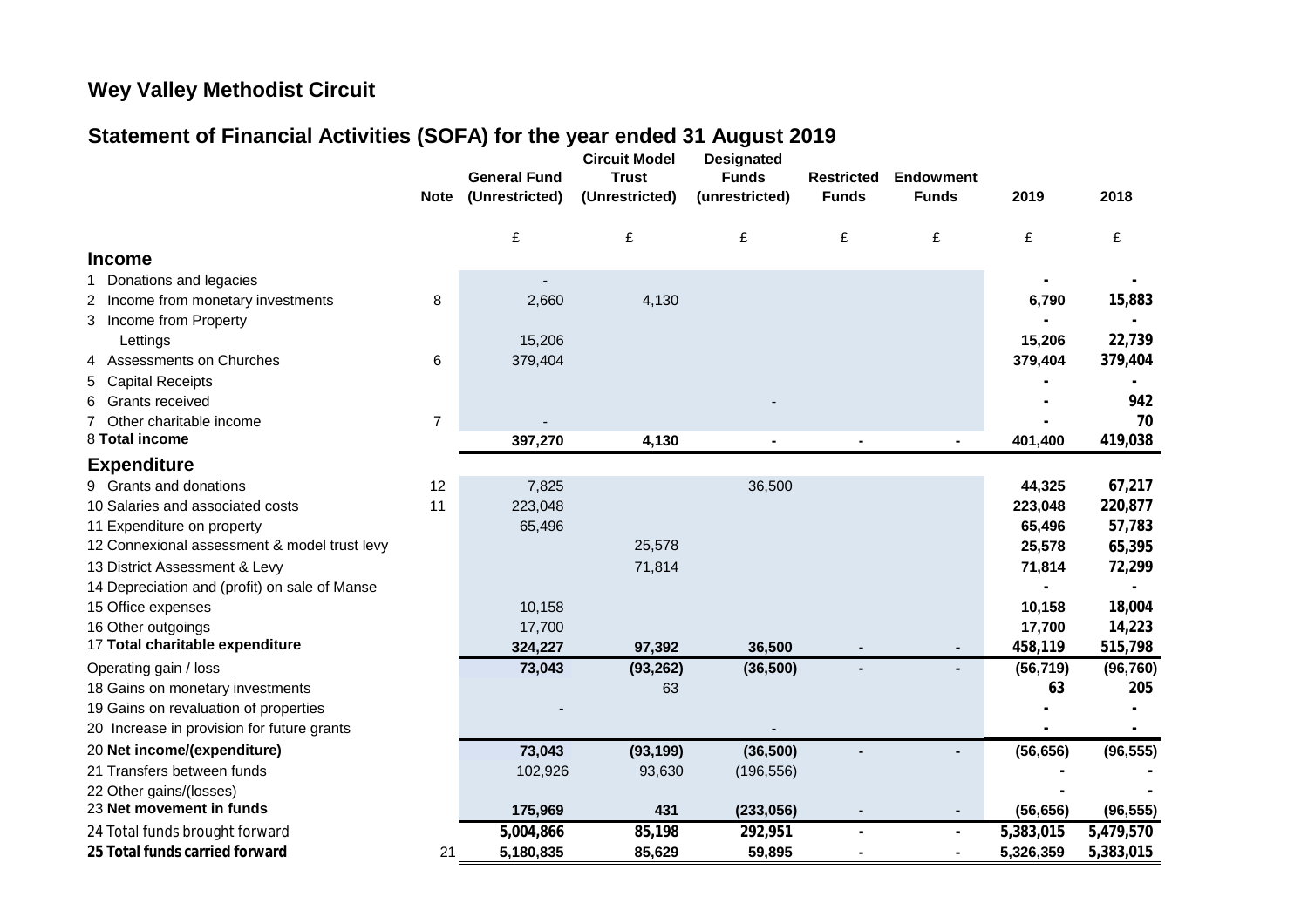# **Wey Valley Methodist Circuit**

# **Balance Sheet as at 31 August 2019**

|             | <b>General Fund</b> | Circuit Model | Designated                    | Restricted Endowme |          | Totals 2019 | Totals 2018 |
|-------------|---------------------|---------------|-------------------------------|--------------------|----------|-------------|-------------|
|             | (Unrestricted)      | Trusts        | Funds                         | <b>Funds</b>       | nt Funds |             |             |
| <b>Note</b> |                     |               | (Unrestricted) (Unrestricted) |                    |          |             |             |
|             |                     |               |                               |                    |          |             |             |

**Fixed Assets** 

| Total fixed assets li      |           | 4.585.000 | 5,108 |                                |  | 4.590.108 | 4.590.045 |
|----------------------------|-----------|-----------|-------|--------------------------------|--|-----------|-----------|
| Investments                | 14        |           | 5,108 |                                |  | 5,108     | 5,045     |
| Investment properties      |           |           |       | ,,,,,,,,,,,,,,,,,,,,,,,,,,,,,, |  |           |           |
| Circuit Manses & Equipment | 12<br>ں ا | 4.585.000 |       |                                |  | 4.585.000 | 4.585.000 |
| <b>FIXED ASSETS</b>        |           |           |       |                                |  |           |           |

### **Current Assets**

| <b>Debtors</b>                        | 15 | 13,203    |        |        |   |              | 13,203    | 18,547    |
|---------------------------------------|----|-----------|--------|--------|---|--------------|-----------|-----------|
| Loans by the Circuit                  |    |           |        |        |   |              |           | $\Omega$  |
| <b>Investments with TMCP</b>          | 14 | 335.547   | 80.521 | 16.212 |   |              | 432,280   | 722,680   |
| <b>Central Finance Board Deposits</b> | 15 | 271.181   |        | 43.683 |   |              | 314.865   | 833,170   |
| Cash at Bank and in hand              | 15 | 99,156    |        |        |   |              | 99,156    | 103,527   |
| <b>Total current assets</b>           |    | 719,088   | 80,521 | 59,895 | 0 | 0            | 859,504   | 1,677,924 |
| <b>Current liabilities</b>            |    |           |        |        |   |              |           |           |
| Creditors (due in under 1 year)       | 16 | 123,253   |        |        |   |              | 123,253   | 346,342   |
| Grants payable within 2018-19         | 17 |           |        |        |   |              |           | 538,612   |
| <b>Total current liabilities</b>      |    | 123,253   |        |        |   | O            | 123,253   | 884,954   |
| Net current assets/liabilities        |    | 595,835   | 80,521 | 59,895 | 0 | 0            | 736,251   | 792,970   |
|                                       |    |           |        |        |   |              |           |           |
| Total assets less current liabilities |    | 5,180,835 | 85,629 | 59,895 | 0 | $\mathbf{0}$ | 5,326,359 | 5,383,015 |
|                                       |    |           |        |        |   |              |           |           |

| Net assets                     | 21 | 5,180,835 | 85.629 | 59.895 |  | 5,326,359 | 5,383,015   |
|--------------------------------|----|-----------|--------|--------|--|-----------|-------------|
|                                |    |           |        |        |  |           |             |
| Loans to the Circuit           |    |           |        |        |  |           |             |
| Grants payable after 2018-19   |    |           |        |        |  |           |             |
| (due after more than one year) |    |           |        |        |  |           | $\mathbf 0$ |
| Long term liabilities          |    |           |        |        |  |           |             |

### **Funds of the Circuit**

| General Fund (Unrestricted)             |    | 5.180.835 |        |        |  | 5,180,835 | 5.004.866 |
|-----------------------------------------|----|-----------|--------|--------|--|-----------|-----------|
| Circuit Model Trust Fund (Unrestricted) |    |           | 85.629 |        |  | 85.629    | 85.198    |
| Designated Funds (Unrestricted)         |    |           |        | 59.895 |  | 59.895    | 292.951   |
| <b>Total Unrestricted Funds</b>         |    |           |        |        |  | 5,326,359 | 5.383.015 |
| <b>Restricted Funds</b>                 |    |           |        |        |  |           |           |
| <b>Endowment Funds</b>                  |    |           |        |        |  |           |           |
| Total Funds                             | 21 | 5,180,835 | 85.629 | 59.895 |  | 5,326,359 | 5,383,015 |

D Paterson Circuit Treasurer Approved by the trustees on 25 March 2021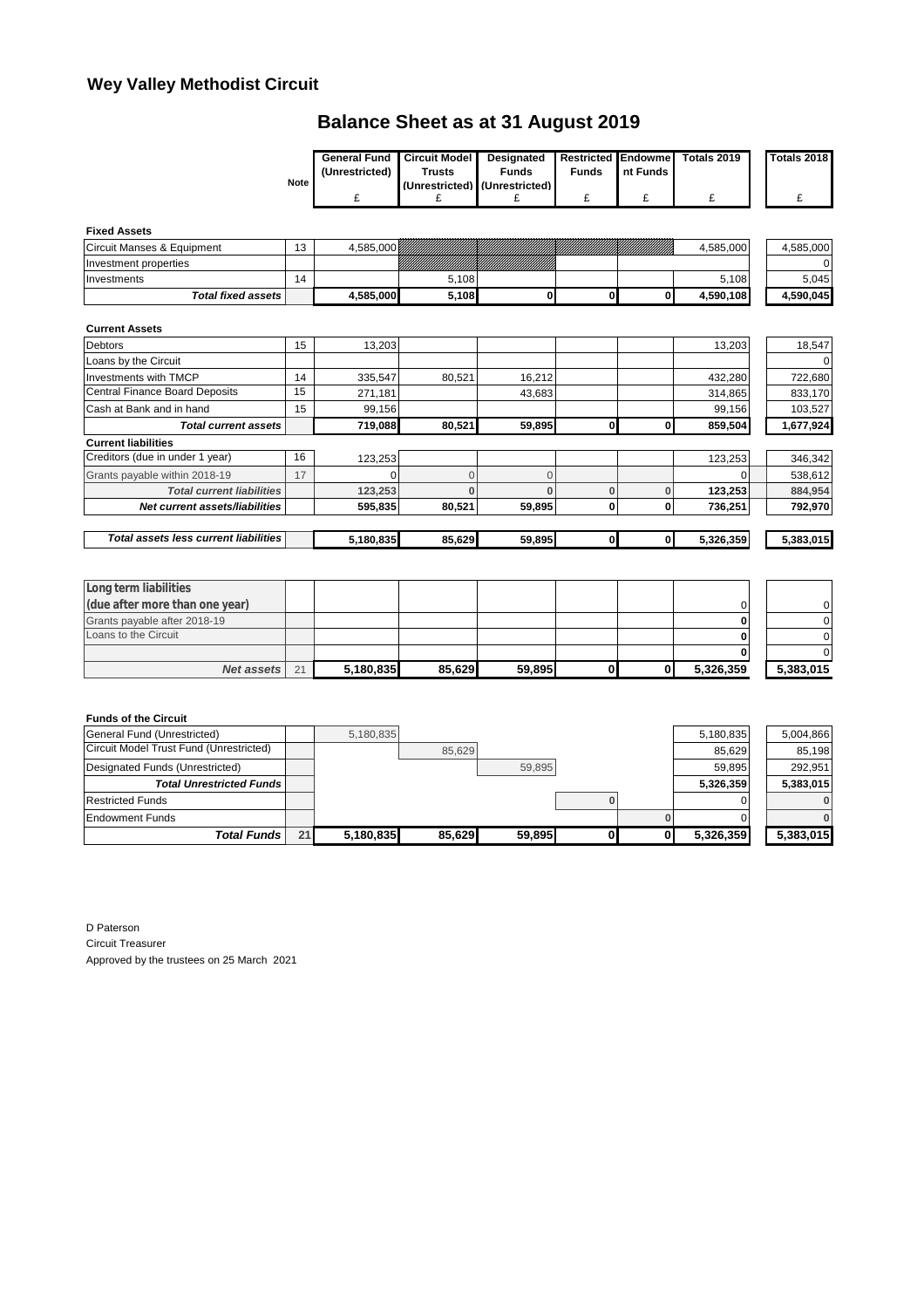### **Notes to the Accounts**

#### **1 Basis of accounting**

The financial statements have been prepared under the Charities Act 2011 in accordance with the Charities: Statement of Recommended Practice (SORP) applicable to charities preparing their accounts in accordance with the Financial Reporting Standard applicable in the UK and Republic of Ireland (FRS 102).

These accounts are compliant with FRS102 and with the FRS102 SORP 2015.

#### **2 Going concern**

The Trustees have considered the impact of COVID-19 on the Charity's income and operating cost base.

Whilst it is not considered practical to accurately assess the duration and extent of the disruption, the

Trustees are confident that they have in place plans to deal with any financial losses that may arise.

The Trustees have prepared forecasts of income and expenditure for the period to 31 August 2021 and have considered a period of 12 months from the date of approval of the financial statements which show that they have sufficient reserves to be able to continue for the foreseeable future. They will continue to monitor the impact on income and take appropriate action as necessary.

The Trustees do however recognise that significant uncertainty exists surrounding the duration and impact of COVID-19 and hence there is inherent risk regarding the success and sustainability of these plans. This risk represents a material uncertainty which may cast significant doubt about the Charity's ability to continue as a going concern, however the Trustees have concluded that the Charity remains a going concern whilst such viable options are available to it. The Trustees therefore continue to adopt the going concern basis of preparation for these financial statements.

#### **3 Funds**

The funds held constitute: General Funds held for any purpose of the Circuit which are Unrestricted. The Circuit Model Trust Fund has wide purposes defined in Standing Orders and is categorised as unrestricted. Restricted funds which are held for a narrower purpose. Details of each material fund are disclosed in the final note to these accounts. Any funds may be represented by more than just cash.

#### **4 Public benefit entity**

The Wey ValleY Methodist Circuit meets the definition of a public benefit entity under FRS 102. Assets and liabilities are initiaally recognised at hsitoric cost or transaction value unless otherwise stated in the accounting policies note(s) below.

#### **5 Accounting policies**

#### **Basis**

These accounts have been prepared on the basis of historical cost except that Freehold Property has been revalued to fair value at the year end and investments are shown at their market value at the end of the year, on the accruals basis to show a true and fair view of the Circuit's financial position and activities.

#### **Income Recognition**

Income is included in the Statement of Financial Activities (SOFA) when the Circuit becomes entitled to the resources, and the trustees are reasonably certain they will receive the resources; and the monetary value can be measured with sufficient reliability.

#### **Resources Expended**

This is recognised when a liability is incurred, or a constructive obligation arises, that results in the payment being unavoidable. Liabilities are recognised as soon as an outflow of economic benefit is considered more likely than not under the legal or constructive obligation committing the Circuit to pay out resources.

#### **Grants**

Grants are recognised in full when the award is made once the Circuit accepts that there is a legal or constructive obligation to make the payment and that such payment is probable.

#### **VAT**

Since the Circuit is not VAT registered, all input VAT is charged with the expenses to which it refers.

#### **Tangible fixed assets for use by the Circuit**

These are capitalised if they can be used for more than one year, and individually cost at least £1,000.

The freehold property is shown in the accounts at valuation , of which the land component is deemed to be £1,375,500. No depreciation is provided on the buildings because the trustees consider the current residual fair value of the manse buildings (on the assumption that it had reached the end of its useful economic life by the year-end) to be not less than its current value. Any depreciation would not be material.

#### **Investment Properties**

Investment properties - no property is currently deemed to not be held for the long term purposes of the charity.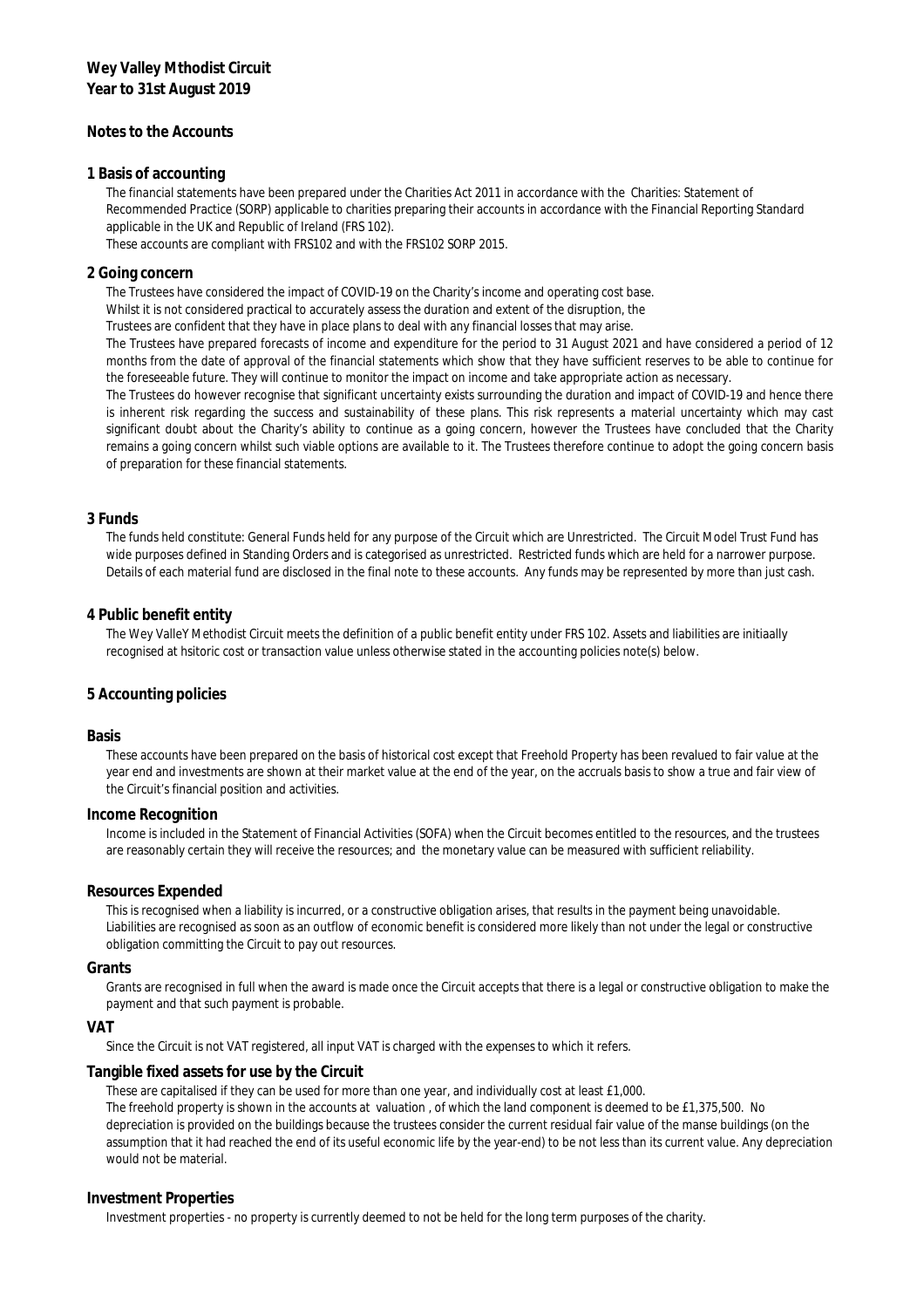### **Notes to the Accounts (continued)**

### **Investments**

The investments of the Circuit are held by the Trustees for Methodist Church Purposes (TMCP) as custodian trustees. The valuations, at market value, are those provided by TMCP. The unrealised gains arising on investments at the end of the year are shown in the SOFA

### **Debtors and Prepayments**

Debtors are stated at the amounts owed to the Circuit or prepaid.

### **Creditors**

Creditors are initially recognised at settlement amount after any trade discounts, where normal credit terms apply, or amount advanced to the Circuit. Subsequently creditors that are current liabilities are measured at the cash or other consideration expected to be paid.

### **Bank and Cash**

The liquid funds of bank balances and deposit account balances are shown at the realisable values

### **Methodist Connexional Funds**

The Methodist Church Connexion raises assessment against Circuits and these are paid quarterly to their Districts. The Circuits raise asseements against Churches in the Circuit. The District quarterly remits to the Methodist Church Fund most of the funds received from Circuits. A small sum is retained by the District to meet its own costs.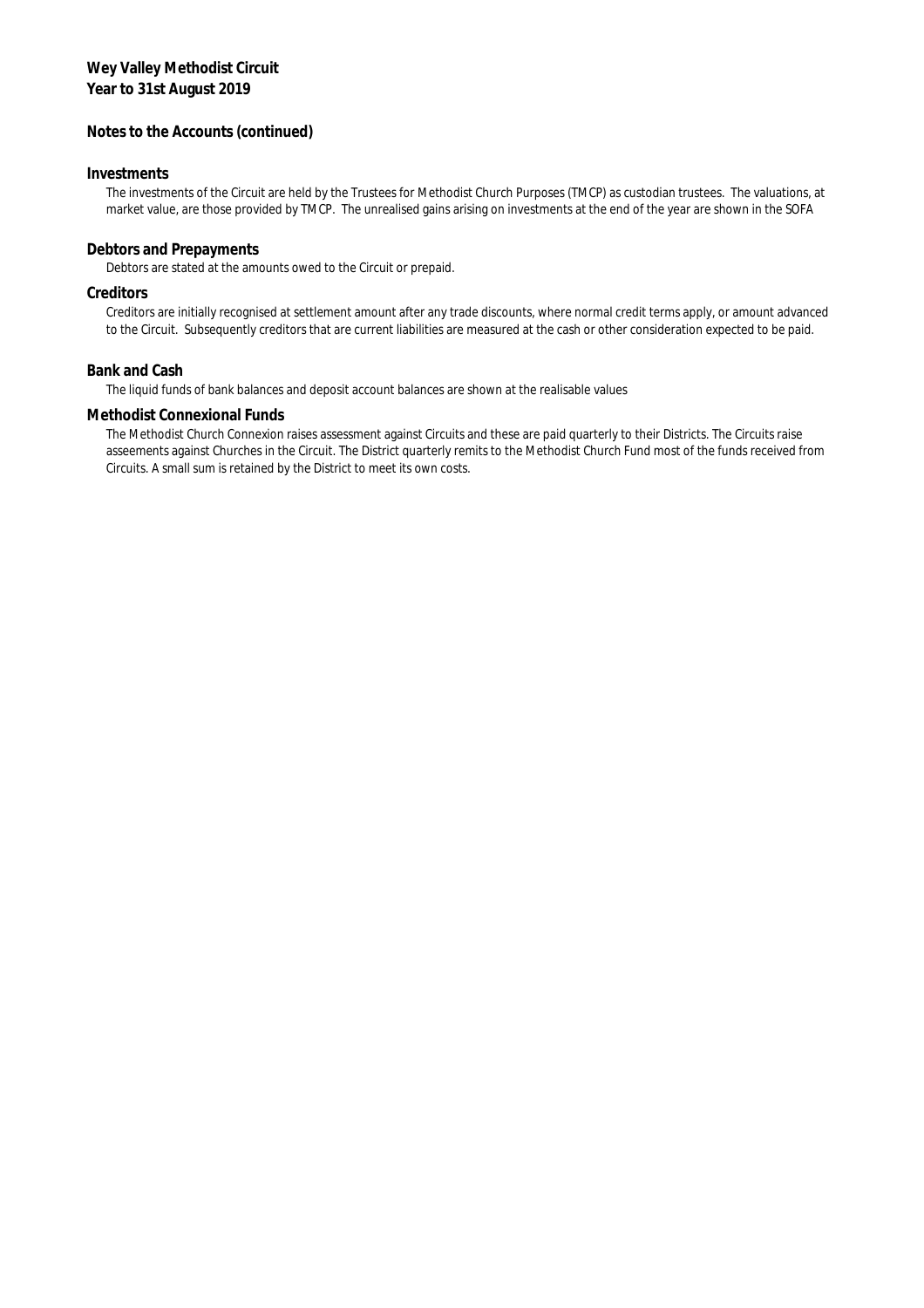**Notes to the Accounts**

|                                          |              | <b>Circuit Model</b> | 2019       | 2018    |         |
|------------------------------------------|--------------|----------------------|------------|---------|---------|
| 6. Assessments on Churches               | Unrestricted | <b>Trust Fund</b>    | Restricted | Total   | Total   |
|                                          |              |                      |            |         |         |
|                                          | £            | £                    | £          | £       | £       |
| Addlestone Methodist Church              | 11,900       |                      |            | 11,900  | 11,900  |
| <b>Byfleet Methodist Church</b>          | 37,130       |                      |            | 37,130  | 37,130  |
| <b>Cranleigh Methodist Church</b>        | 22,250       |                      |            | 22,250  | 22,250  |
| <b>Godalming United Church</b>           | 69,410       |                      |            | 69,410  | 69,410  |
| <b>Guildford Methodist Church</b>        | 15,570       |                      |            | 15,570  | 15,570  |
| Knaphill Methodist Church                | 42,270       |                      |            | 42,270  | 42,270  |
| <b>Merrow Methodist Church</b>           | 35,150       |                      |            | 35,150  | 35,150  |
| St Michaels Sheerwater                   | 2,231        |                      |            | 2,231   | 2,231   |
| Stoughton Methodist Church               | 14,173       |                      |            | 14,173  | 14,173  |
| <b>Walton-on-Thames Methodist Church</b> | 35,600       |                      |            | 35,600  | 35,600  |
| West Horsley Methodist Church            | 9,170        |                      |            | 9,170   | 9,170   |
| Weybridge Methodist Church               | 13,350       |                      |            | 13,350  | 13,350  |
| <b>Trinity Methodist Church</b>          | 71,200       |                      |            | 71,200  | 71,200  |
| Total                                    | 379,404      |                      |            | 379,404 | 379,404 |

**7. Other Charitable income**

| Donations    |        |   |                          | $\sim$ |  |
|--------------|--------|---|--------------------------|--------|--|
| Other income |        |   |                          |        |  |
| Total        | $\sim$ | - | $\overline{\phantom{a}}$ | -      |  |

**8. Income from Monetary Investments**

| Central Finance Board - Interest | $\,$  | 4,130 | 4,130                    | 13,553 |
|----------------------------------|-------|-------|--------------------------|--------|
| <b>Dividends</b>                 |       |       | $\overline{\phantom{0}}$ | 145    |
| <b>Other Bank Interest</b>       | 2,660 |       | 2,660                    | 2,185  |
| Total                            | 2,660 | 4,130 | 6,790                    | 15,883 |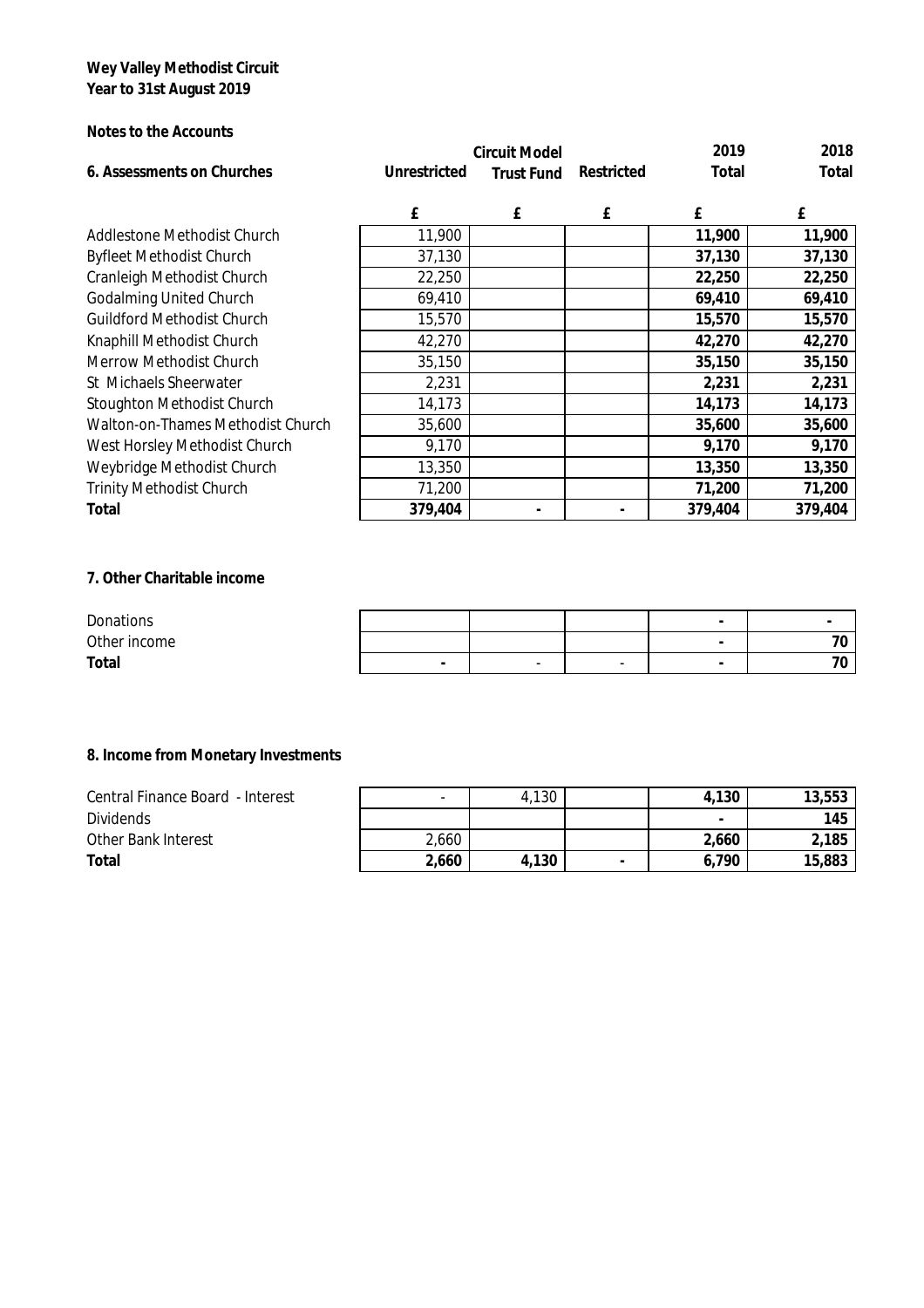# **Notes to the Accounts**

| 9. Payment to Trustees<br>Expenses<br>Travel and other expenses reimbursed are as follows: | This year | Last year |
|--------------------------------------------------------------------------------------------|-----------|-----------|
| Number of trustees who were paid expenses                                                  | 161       |           |
| Travel and other expenses                                                                  | 19,255    | 23,385    |

Total amount paid **19,255 23,385**

**Trustees remuneration**

| Paul Hulme           | 22,777 | 24,230 |
|----------------------|--------|--------|
| Asif Das             | 24,905 | 24,343 |
| David Faulkner       | 24,906 | 24,153 |
| Sydney Lake          | 24,983 |        |
| Keith Beckingham     | 26,853 |        |
| Allison Jackson      | 4,664  | 4,683  |
| <b>Claire Potter</b> |        | 23,992 |
| Paul Chesworth       |        | 26,296 |
|                      |        |        |
|                      |        |        |

| Paul Hulme           | 22,777  | 24,230  |
|----------------------|---------|---------|
| Asif Das             | 24,905  | 24,343  |
| David Faulkner       | 24,906  | 24,153  |
| Sydney Lake          | 24,983  |         |
| Keith Beckingham     | 26,853  |         |
| Allison Jackson      | 4,664   | 4,683   |
| <b>Claire Potter</b> |         | 23,992  |
| Paul Chesworth       |         | 26,296  |
|                      |         |         |
| Total                | 129,088 | 127,697 |
|                      |         |         |

# **Trustees pension**

| Paul Hulme           | 5,959  | 6,337  |
|----------------------|--------|--------|
| Asif Das             | 6,516  | 6,337  |
| David Faulkner       | 6,516  | 6,337  |
| Sydney Lake          | 6,516  |        |
| Keith Beckingham     | 6,516  |        |
| Allison Jackson      | 277    | 293    |
| <b>Claire Potter</b> |        | 6,337  |
| Paul Chesworth       |        | 6,337  |
|                      |        |        |
| Total                | 32,300 | 31,978 |
|                      |        |        |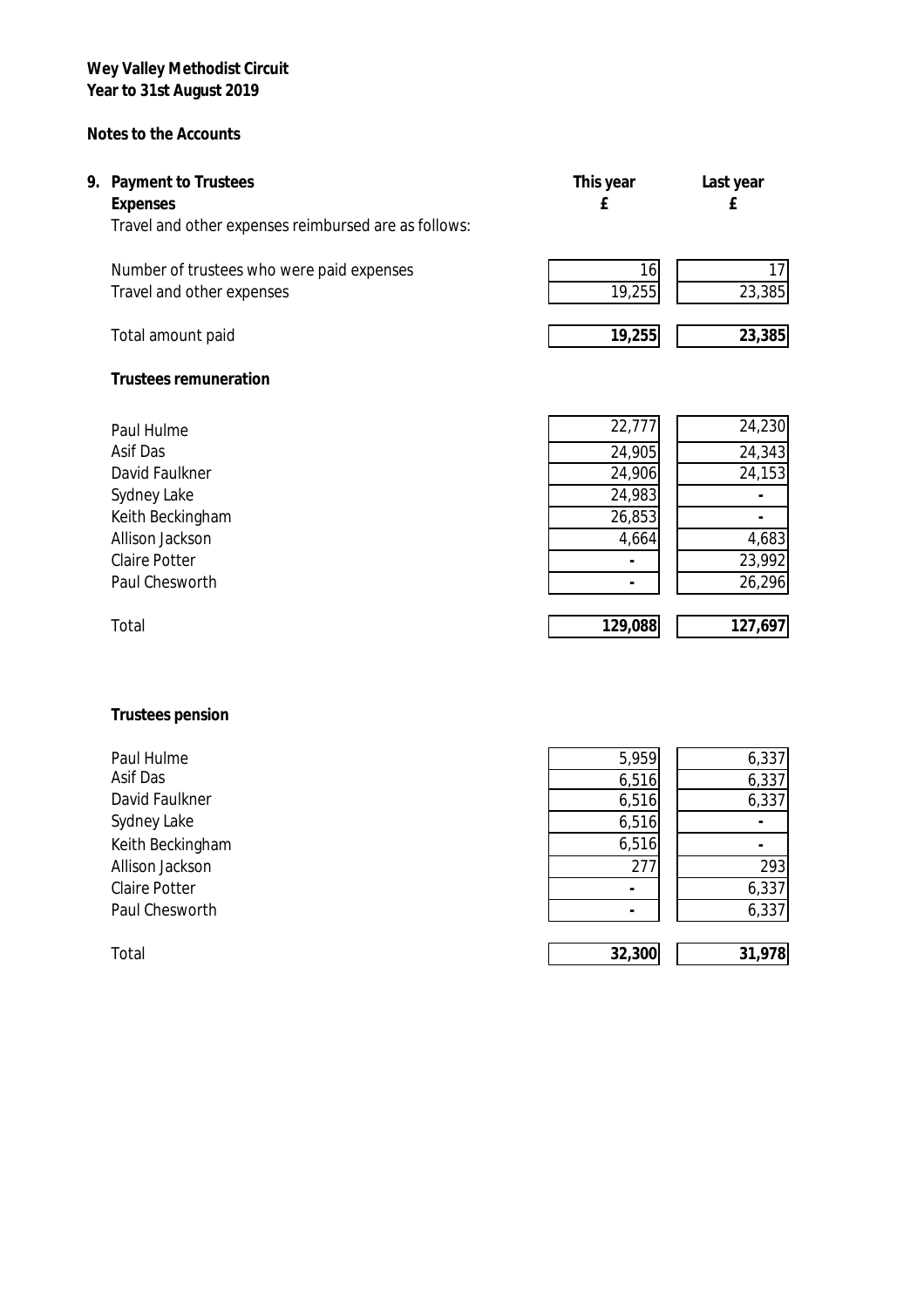## **Notes to the Accounts**

|                                                                   | This year | Last year |
|-------------------------------------------------------------------|-----------|-----------|
|                                                                   |           |           |
| 10 Fees for examination or audit of the accounts                  |           |           |
| Auditors fees for reporting on the accounts                       | 5,580     | 5,400     |
| Other fees (eq: advice, accountancy services) paid to the auditor | 1,500     | 1,800     |
| 11 Paid employees                                                 |           |           |
| Staff Costs paid during the year were:                            |           |           |
| <b>Trustee salaries</b>                                           | 129,088   | 127,697   |
| Other salaries                                                    | 13,663    | 14,764    |
| Trustees and staff expenses                                       | 29,452    | 29,165    |
| <b>Employer's National Insurance costs</b>                        | 14,926    | 13,866    |
| Pension costs                                                     | 35,919    | 35,385    |
| Total staff costs                                                 | 223,048   | 220,877   |
|                                                                   |           |           |
| Average number of staff employeed during the year                 | 14        | 14        |

No employees received employee benefits or remuneration (excluding employer pension costs) of more than £60,000.

# **Costs of Superintendent, Presbyters and Trustees**

The Superintendent of the Circuit, and the other Presbyters and the remaining members are considered to be Key Management Personnel. The Superintendent chairs the Circuit meetings. The members of the Circuit meeting are trustees of the Circuit. The stipends, employers NIC and employers pension contributions and other expenses of the Presbyters of the Circuit are paid by the Circuit.

## **Pensions**

Most ordained presbyters and deacons are members of the Methodist Ministers' Pension Scheme (MMPS) which is a defined benefit scheme. The Supreme Court held in 2014 that Methodist ministers (which term includes presbyters and deacons) are not employees of the Church. For simplicity, however, when dealing with National Insurance Contributions and pension contributions, the terms 'employer' and 'employee' are used as they would be in an employing body.

Lay employees are contractually employees and may be required to be auto enrolled in the Circuits NEST Auto enrolment pension scheme which is a defined a benefit scheme and the Circuit contribute as an employer to this scheme.

The Connexion accounts for the MMPS pension schemes and shows the figures in the annual Methodist Church in Great Britain accounts. The MMPS is in deficit but a plan for removal of the deficit has been proposed and is being implemented. Details of the deficits on these schemes can be found in the Annual Report and Accounts of The Methodist Church at [www.methodist.org.uk](http://www.methodist.org.uk)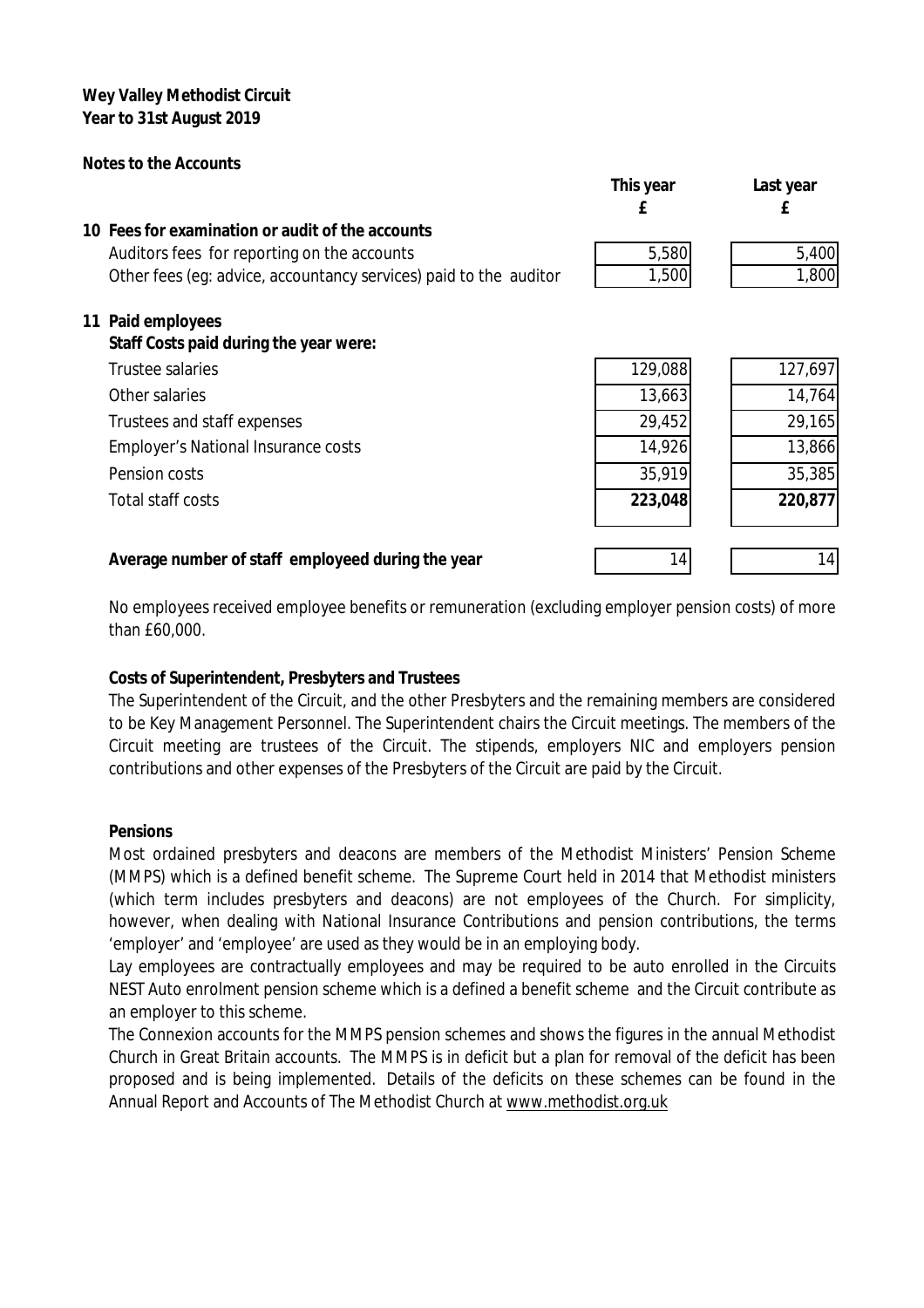**Notes to the Accounts**

# **12. Grants and Donations approved by the Circuit Meeting**

|                                | This year | Last year |
|--------------------------------|-----------|-----------|
|                                | £         | £         |
| <b>Godalming United Church</b> |           |           |
| Walton                         |           | 13,860    |
| Weybridge                      |           |           |
| All we can                     |           | 357       |
| Refugee support                |           |           |
| Addlestone                     | 26,500    | 15,000    |
| <b>Byfleet</b>                 | 10,000    | 38,000    |
| Cranleigh                      |           |           |
| Guildford                      | 7,825     |           |
| Total grants for the year      | 44,325    | 67,217    |
|                                |           |           |

| To church's     | 44,325                   | 66,860                 |
|-----------------|--------------------------|------------------------|
| To institutions | $\overline{\phantom{0}}$ | 357'                   |
|                 | 44,325                   | <b>LT 017</b><br>$-11$ |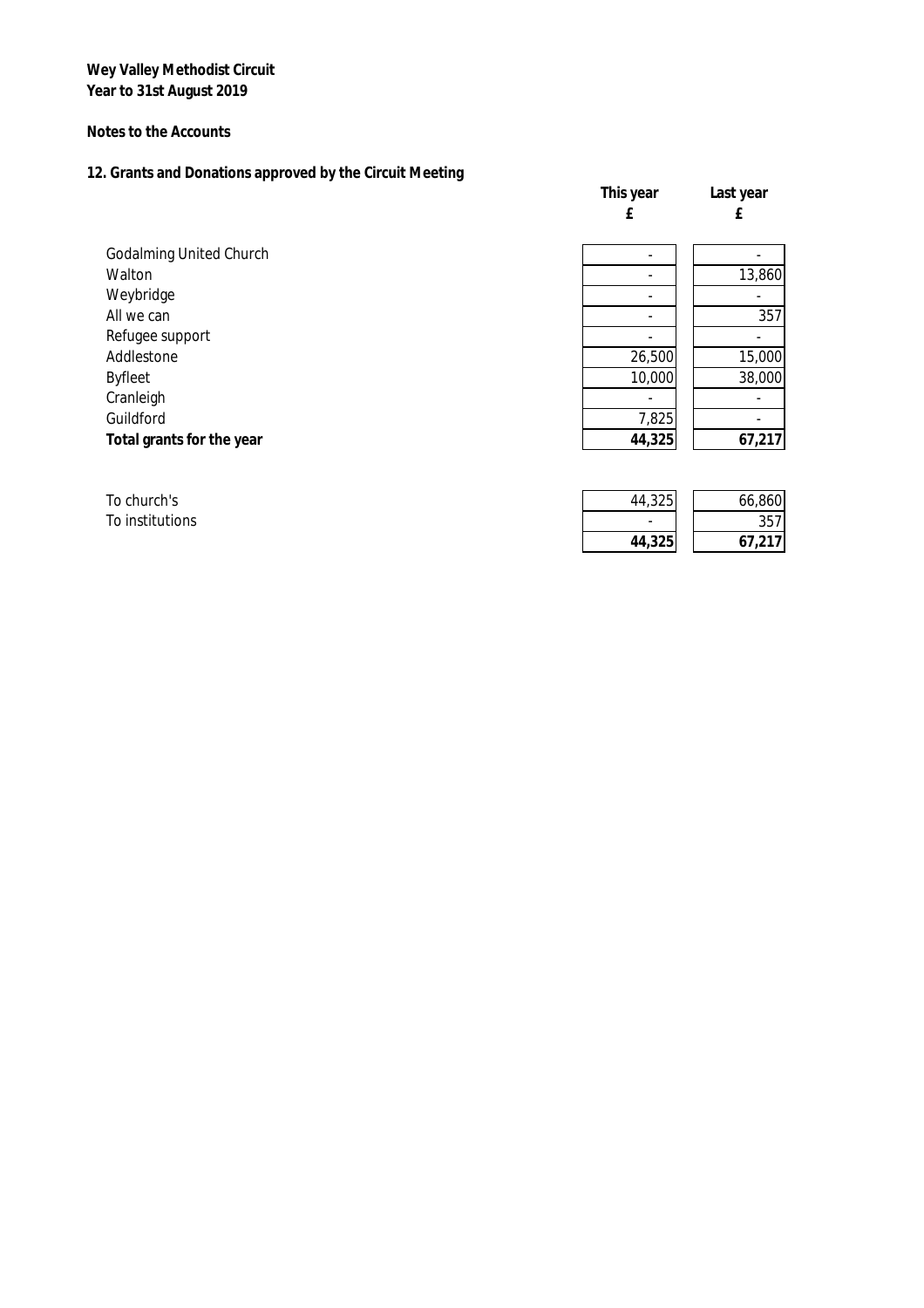# **Notes to the Accounts**

# **13. Tangible Fixed Assets**

Manses were revalued at fair value at 31st August 2017 by Christopher Winser, Chartered Suveyors (Independent member of the Royal Institution of Chartered Surveyors and a Registered Valuer with experience in the location)

|                                  |              | Residential    | Other                    | <b>Manses</b> | Other          | Other                    | Fixtures,                | Payments on              | Total          |
|----------------------------------|--------------|----------------|--------------------------|---------------|----------------|--------------------------|--------------------------|--------------------------|----------------|
|                                  |              | Land           | Land                     |               | buildings      | fixed                    | fittings                 | account and              |                |
|                                  |              |                |                          |               |                | assets                   | and                      | assets under             |                |
|                                  |              |                |                          |               |                | including                | equipmen                 | construction             |                |
|                                  |              |                |                          |               |                | motor                    |                          |                          |                |
|                                  |              |                |                          |               |                | vehicles                 |                          |                          |                |
|                                  |              | £              | £                        | £             | £              | £                        | £                        | £                        | £              |
| <b>Balance brought forward</b>   |              |                |                          | 4,585,000     |                |                          | 22,028                   |                          | 4,607,028      |
| <b>Additions</b>                 |              |                |                          |               |                |                          |                          |                          |                |
| Revaluations (+/-)               |              |                |                          |               |                |                          |                          |                          |                |
| Disposals (-)                    |              |                |                          |               |                |                          |                          |                          |                |
| Transfers $*(+/-)$               |              |                |                          |               |                |                          |                          |                          |                |
| <b>Balance carried forward</b>   |              | 0              | $\mathbf{0}$             | 4,585,000     | $\mathbf{0}$   | 0                        | 22,028                   | $\overline{0}$           | 4,607,028      |
| <b>Accumulated depreciation</b>  |              |                |                          |               |                |                          |                          |                          |                |
|                                  | <b>Basis</b> |                |                          | SL or RB      | SL or RB       | SL or RB                 | <b>RB</b>                |                          |                |
|                                  | Rate         |                |                          |               |                |                          | 20%                      |                          |                |
| <b>Balance brought forward</b>   |              |                |                          |               |                |                          | 22,028                   |                          | 22,028         |
| Depreciation charge for year (-) |              |                |                          |               |                |                          |                          |                          |                |
| Revaluations (+/-)               |              |                |                          |               |                |                          |                          |                          |                |
| Disposals (-)                    |              |                |                          |               |                |                          |                          |                          |                |
| Transfers* (+/-)                 |              |                |                          |               |                |                          |                          |                          | $\blacksquare$ |
| <b>Balance carried forward</b>   |              | 0              | $\mathbf 0$              | 0             | $\mathbf 0$    | 0                        | 22,028                   | 0                        | 22,028         |
| Net book value                   |              |                |                          |               |                |                          |                          |                          |                |
| <b>Brought forward</b>           |              | $\blacksquare$ |                          | 4,585,000     | $\overline{a}$ | $\overline{a}$           | $\overline{\phantom{a}}$ | $\overline{\phantom{a}}$ | 4,585,000      |
| Carried forward                  |              |                | $\overline{\phantom{a}}$ | 4,585,000     | $\blacksquare$ | $\overline{\phantom{0}}$ |                          | $\overline{\phantom{a}}$ | 4,585,000      |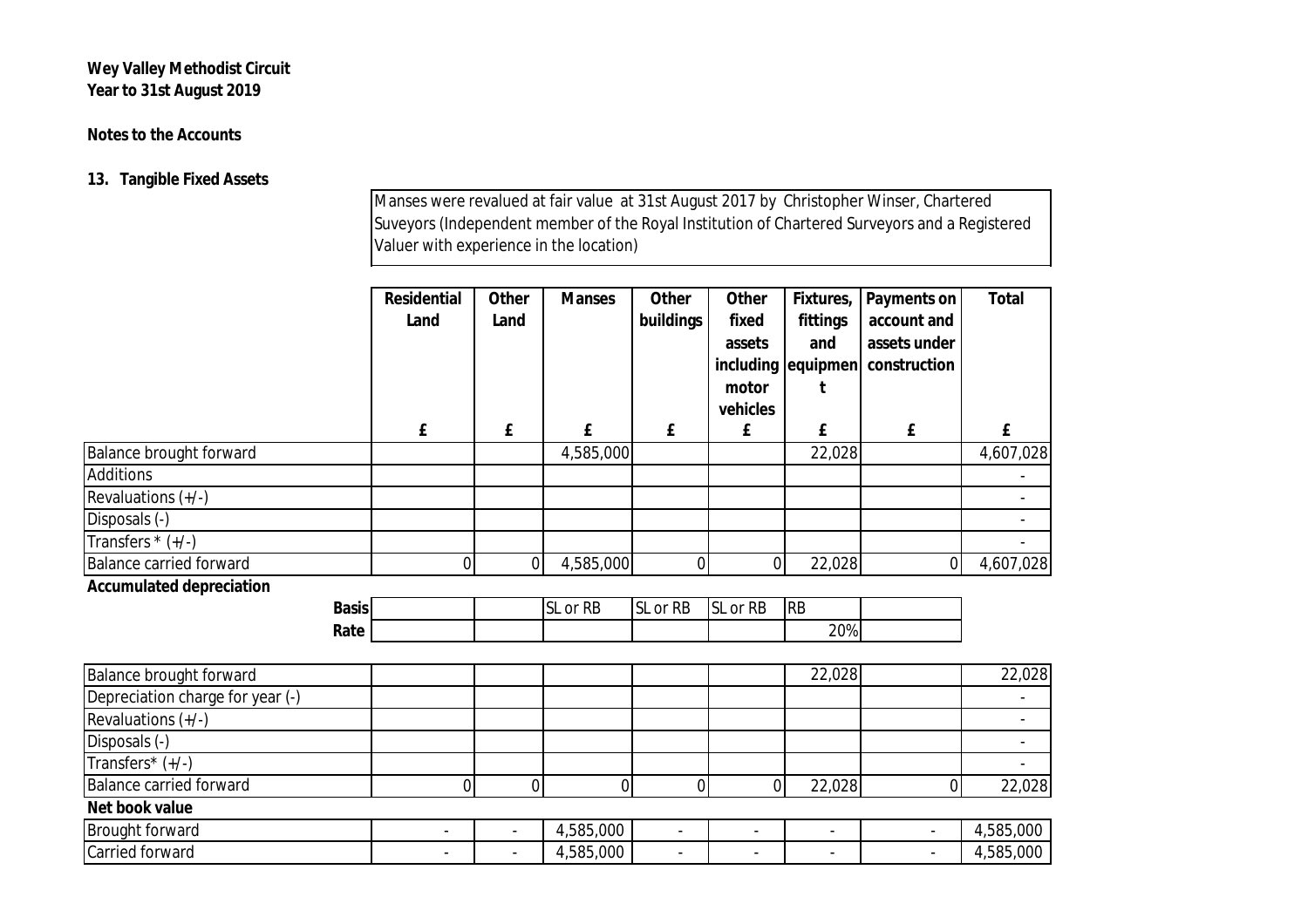**Notes to the Accounts**

**14. Investments**

The funds that support the Circuit Model Trust Fund and the Manses Fund are held by TMCP in Trustees Interest Funds on which interest is credited to the accounts each month. These are regarded as medium and long term investments.

TMCP is the legal owner and Custodian Trustee of all Methodist Model Trust property, including Legacies, Endowments and Accumulated Funds. Trust property is held for and on behalf of local Managing Trustees who are responsible for the day to day management of trust property. TMCP ensure that, through providing guidance and acting under their direction, the Managing Trustees comply with charity law and Methodist law and policy as determined by the Methodist Conference.

**Analysis of investment movements**

|                                                      |       | This year | Prev year |
|------------------------------------------------------|-------|-----------|-----------|
| Investments listed on a recognised Stock Exchange    |       | 5,108     | 5,045     |
| Investments held in common investment funds,         |       |           |           |
| Securities not listed on a recognised Stock Exchange |       |           |           |
| Other investments - cash                             |       | 432,280   | 722,680   |
|                                                      | Total | 437,388   | 727,725   |

## **Change in investment values**

| Carrying (market) value at beginning of year | 727,725    | 1,037,432  |
|----------------------------------------------|------------|------------|
| Add: additions to investments at cost        |            |            |
| Less: disposals at carrying value            | (290, 400) | (309, 912) |
| Net gain/(loss) on revaluation               | 63         | 205        |
| Carrying (market) value at end of year       | 437,388    | 727,725    |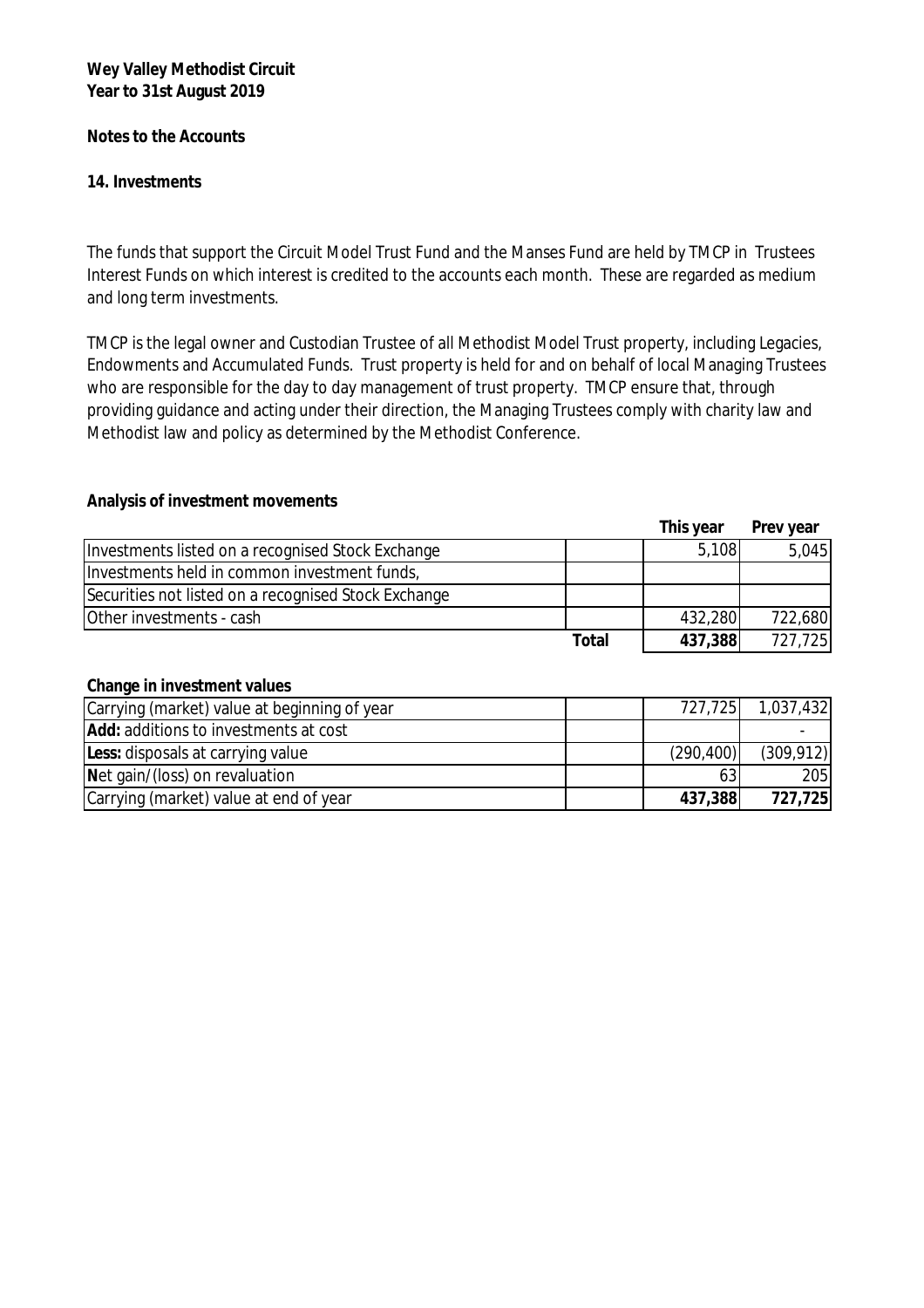**Notes to the Accounts**

| 15. Analysis of current assets       | This year | Last year |
|--------------------------------------|-----------|-----------|
| Debtors and prepayments              | f         | f         |
| Outstanding payments for lay workers | 1,967     |           |
| Prepayments and accrued income       | 1,640     | 16,317    |
| Other debtors                        | 9,596     | 2,230     |
| Total debtors and prepayments        | 13,203    | 18,547    |
| Analysis of cash at bank             |           |           |
| Bank balance held in Barclays        | 33,862    | 35,527    |

| Bank balance held in CAF Bank | 65,295  | 67.967  |
|-------------------------------|---------|---------|
| Bank balance held in CFB Bank | 314,865 | 833,170 |
| Cash in hand                  | ۰       | 33      |
| <b>Total Cash and Bank</b>    | 414,021 | 936,697 |

**16. Analysis of current liabilities and long term creditors** 

| Trade creditors                  | 13,116  |         |
|----------------------------------|---------|---------|
| Prepaid assessments              | 94,298  | 96,458  |
| <b>Other Creditors</b>           | 15,839  | 249,884 |
| <b>Total Current Liabilities</b> | 123,253 | 346,342 |

# **17. Grants payable within 2019-20**

| Cranleigh |  | 208,612 |
|-----------|--|---------|
| Guildford |  | 330,000 |
|           |  | 538,612 |

## **18. Capital Commitments and Contingent Liabilities**

There were no Contingent liabilities at the year end. The Circuit had no commitments to Circuit Churches for property maintenance at the year end other than grants that were agreed by the Circuit Meeting.

## **19. Post balance sheet events**

After the year end the Circuit received £191,941 plus interest as a refund of levy previously paid to the Methodist Connexion on the sale of the Methodist Church in Woodbridge Road on the basis that it was agreed that further building work at St Mary's Guildford was treated as a replacement project and this amount was paid to St Mary's Guildford PCC.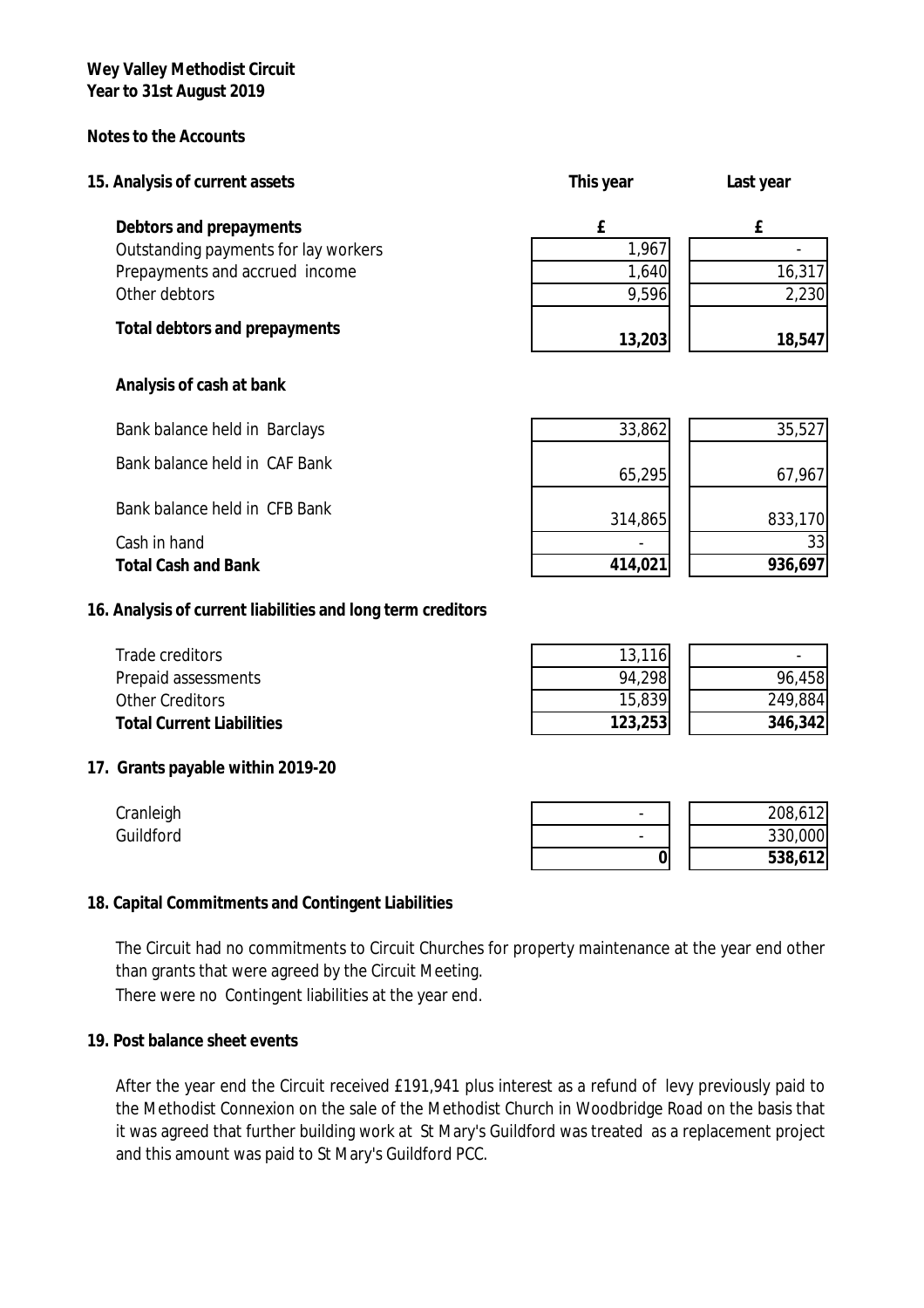**Notes to the Accounts**

## **20. Volunteer contributions**

Every entity within the Methodist Church in Great Britain is heavily reliant on volunteers who contribute their skills, time and money in furtherance of the work of the Church. Principally this contribution is by serving on committees of the Circuit that deal with mission, manses, finance, grants, training and development.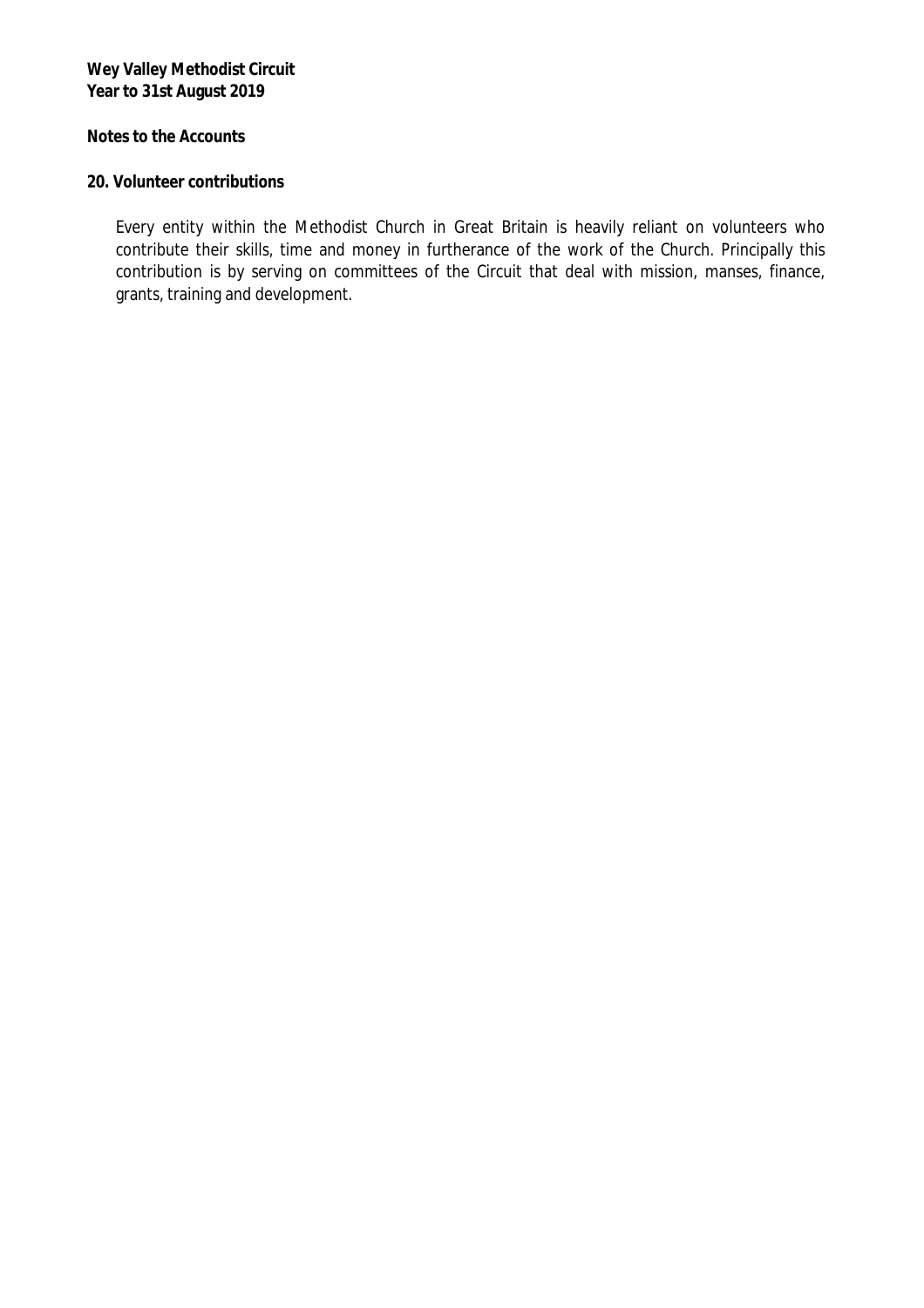### **Notes to the Accounts**

**21. Detailed analysis of individual fund movements**

### **Unrestricted Funds**

| <b>Unestricted Fund Name</b>      | Opening   | Income  | Expenditure | <b>Transfers</b> | <b>Closing Balance</b> | Purpose of the fund                                                  |
|-----------------------------------|-----------|---------|-------------|------------------|------------------------|----------------------------------------------------------------------|
|                                   | Balance   |         |             |                  |                        |                                                                      |
| General                           | 5,004,866 | 397,270 | 324,227     | 102,926          |                        | 5,180,835 Support regular property and ministry costs of the Circuit |
| <b>Circuit Model Trust</b>        | 85.198    | 4.193   | 97,392      | 93,630           |                        | 85,629 Money set aside for designated purposes                       |
| Grants for specific projects      | 233,056   |         | 36,500      | (196, 556)       |                        | 0 Grants approved in Circuit meetings for specific projects          |
| <b>Property Reserve</b>           | 48,826    |         |             |                  |                        | 48,826 To support the maintenance of manses                          |
| <b>Refugees Reserve</b>           | 3,569     |         |             |                  |                        | 3,569 To support work with refugee communities                       |
| <b>University Chaplaincy Fund</b> | 7,500     |         |             |                  |                        | 7,500 Support for University Chaplaincy costs                        |
| <b>Totals</b>                     | 5,383,015 | 401,463 | 458,119     |                  | 5,326,359              |                                                                      |

The reasons for the transfers between funds were as follows:

The transfers disclosed above were withdrawn from the General and Circuit Model Trust Fund to contribute to the funding of properties, maintenance, and for ministry purposes.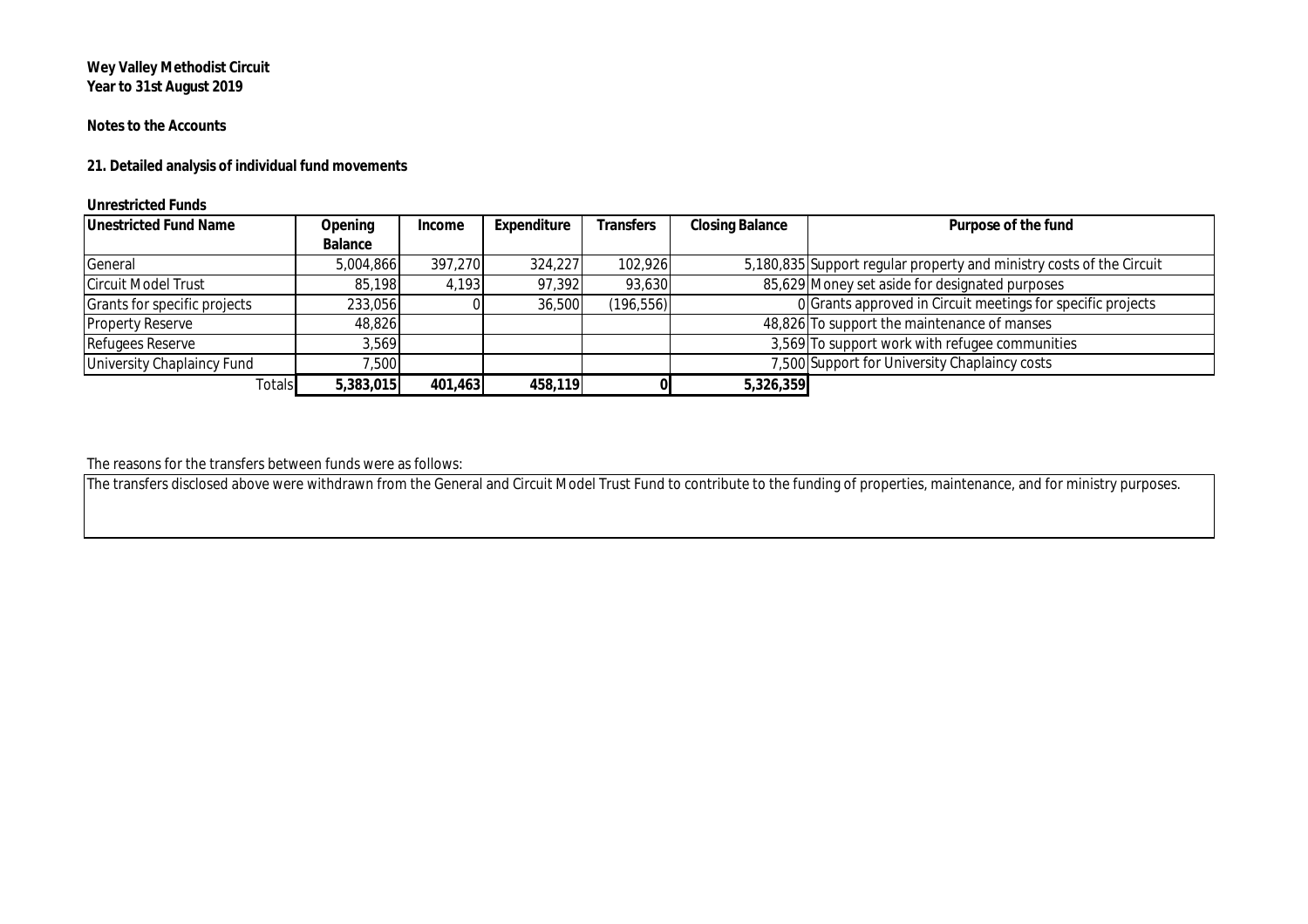# **Wey Valley Methodist Circuit Independent Auditor's Report to the Trustees of the**

This Report is on the Circuit Accounts for the year ended 31<sup>st</sup> August 2019

### **Opinion**

We have audited the financial statements of the Wey Valley Methodist Circuit (the 'charity') for the year ended 31st August 2019 which comprise the Statement of Financial Activity, Balance Sheet and Notes to the Financial Statements, including a summary of significant accounting policies. The financial reporting framework that has been applied in their preparation is applicable law and United Kingdom Accounting Standards, including Financial Reporting Standard 102 The Financial Reporting Standard applicable in the UK and Republic of Ireland (United Kingdom Generally Accepted Accounting Practice).

In our opinion the financial statements:

• give a true and fair view of the state of the charity's affairs as at 31st August 2019, and of its incoming resources and application of resources, for the year then ended;

• have been properly prepared in accordance with United Kingdom Generally Accepted Accounting Practice; and

• have been prepared in accordance with the requirements of the Charities Act 2011.

### **Basis for opinion**

We conducted our audit in accordance with International Standards on Auditing (UK) (ISAs (UK)) and applicable law. Our responsibilities under those standards are further described in the Auditor's responsibilities for the audit of the financial statements section of our report. We are independent of the charity in accordance with the ethical requirements that are relevant to our audit of the financial statements in the UK, including the FRC's Ethical Standard, and we have fulfilled our other ethical responsibilities in accordance with these requirements. We believe that the audit evidence we have obtained is sufficient and appropriate to provide a basis for our opinion

### **Material uncertainty relating to going concern**

We draw attention to note 2 in the financial statements, which describes the impact of the COVID-19 pandemic and the Trustees' considerations of the Charity's ability to continue as a going concern as a result. As stated in note 2, these events, along with the other matters as set forth in the note 2 indicate that a material uncertainty exists that may cast significant doubt on the charity's ability to continue as a going concern. Our opinion is not modified in respect of this matter.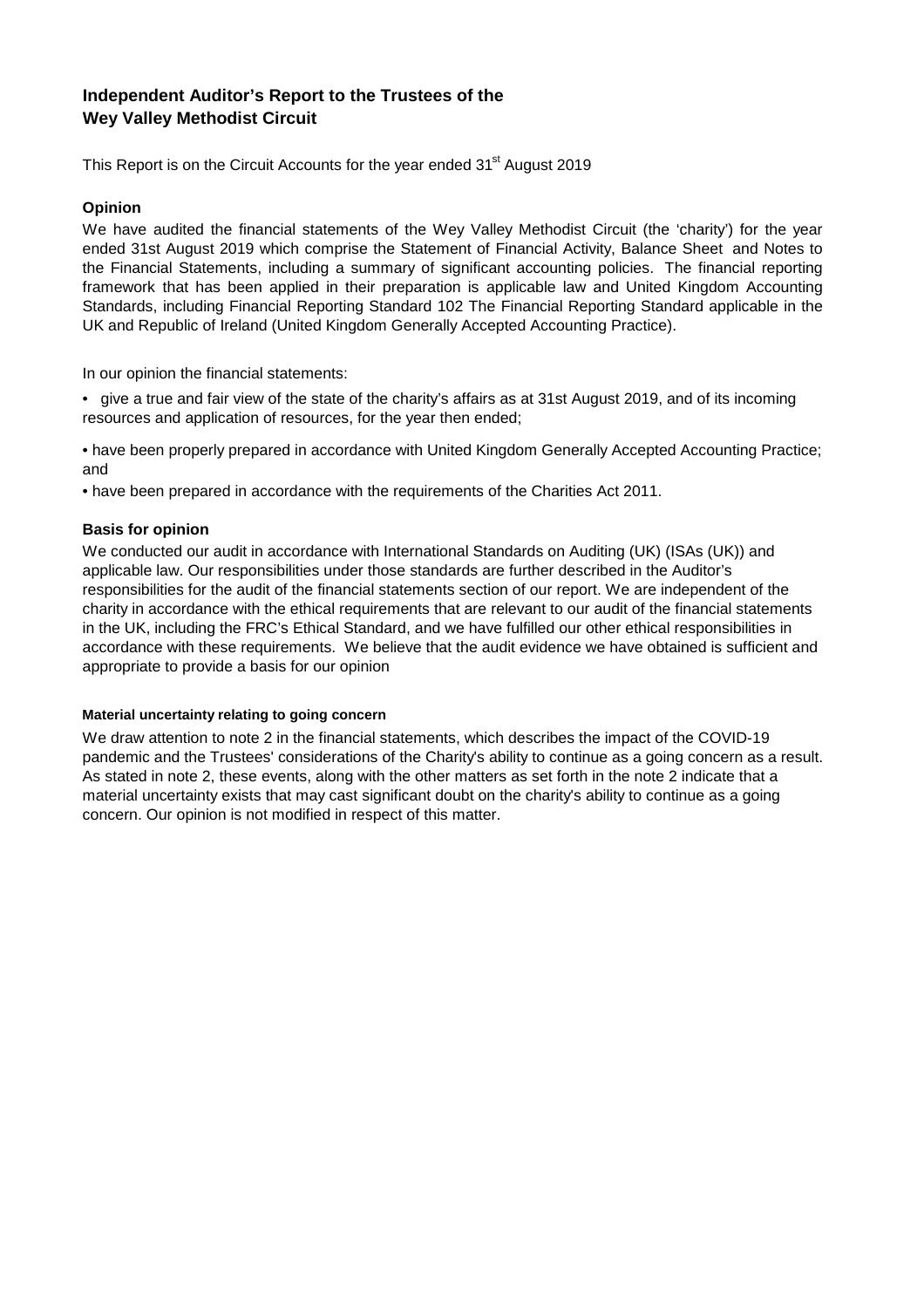## **Independent Auditor's Report to the Trustees of the Wey Valley Methodist Circuit (continued)**

### **Other information**

The trustees are responsible for the other information. The other information comprises the information included in the trustees' annual report, other than the financial statements and our auditor's report thereon. Our opinion on the financial statements does not cover the other information and, except to the extent otherwise explicitly stated in our report, we do not express any form of assurance conclusion thereon.

In connection with our audit of the financial statements, our responsibility is to read the other information and, in doing so, consider whether the other information is materially inconsistent with the financial statements or our knowledge obtained in the audit or otherwise appears to be materially misstated. If we identify such material inconsistencies or apparent material misstatements, we are required to determine whether there is a material misstatement in the financial statements or a material misstatement of the other information. If, based on the work we have performed, we conclude that there is a material misstatement of this other information, we are required to report that fact.

### **Matters on which we are required to report by exception**

We have nothing to report in respect of the following matters in relation to which the Charities (Accounts and Reports) Regulations 2008 require us to report to you if, in our opinion:

• the information given in the financial statements is inconsistent in any material respect with the trustees' report; or

- sufficient accounting records have not been kept; or
- the financial statements are not in agreement with the accounting records; or
- we have not received all the information and explanations we require for our audit.

### **Responsibilities of trustees**

As explained more fully in the trustees' responsibilities statement set out on page 1, the trustees are responsible for the preparation of financial statements which give a true and fair view, and for such internal control as the trustees determine is necessary to enable the preparation of financial statements that are free from material misstatement, whether due to fraud or error.

In preparing the financial statements, the trustees are responsible for assessing the charity's ability to continue as a going concern, disclosing, as applicable, matters related to going concern and using the going concern basis of accounting unless the trustees either intend to liquidate the charity or to cease operations, or have no realistic alternative but to do so.

### **Auditor's responsibilities for the audit of the financial statements**

We have been appointed as auditor under section 144 of the Charities Act 2011 and report in accordance with regulations made under section 154 of that Act.

Our objectives are to obtain reasonable assurance about whether the financial statements as a whole are free from material misstatement, whether due to fraud or error, and to issue an auditor's report that includes our opinion. Reasonable assurance is a high level of assurance, but is not a guarantee that an audit conducted in accordance with ISAs (UK) will always detect a material misstatement when it exists. Misstatements can arise from fraud or error and are considered material if, individually or in the aggregate, they could reasonably be expected to influence the economic decisions of users taken on the basis of these financial statements.